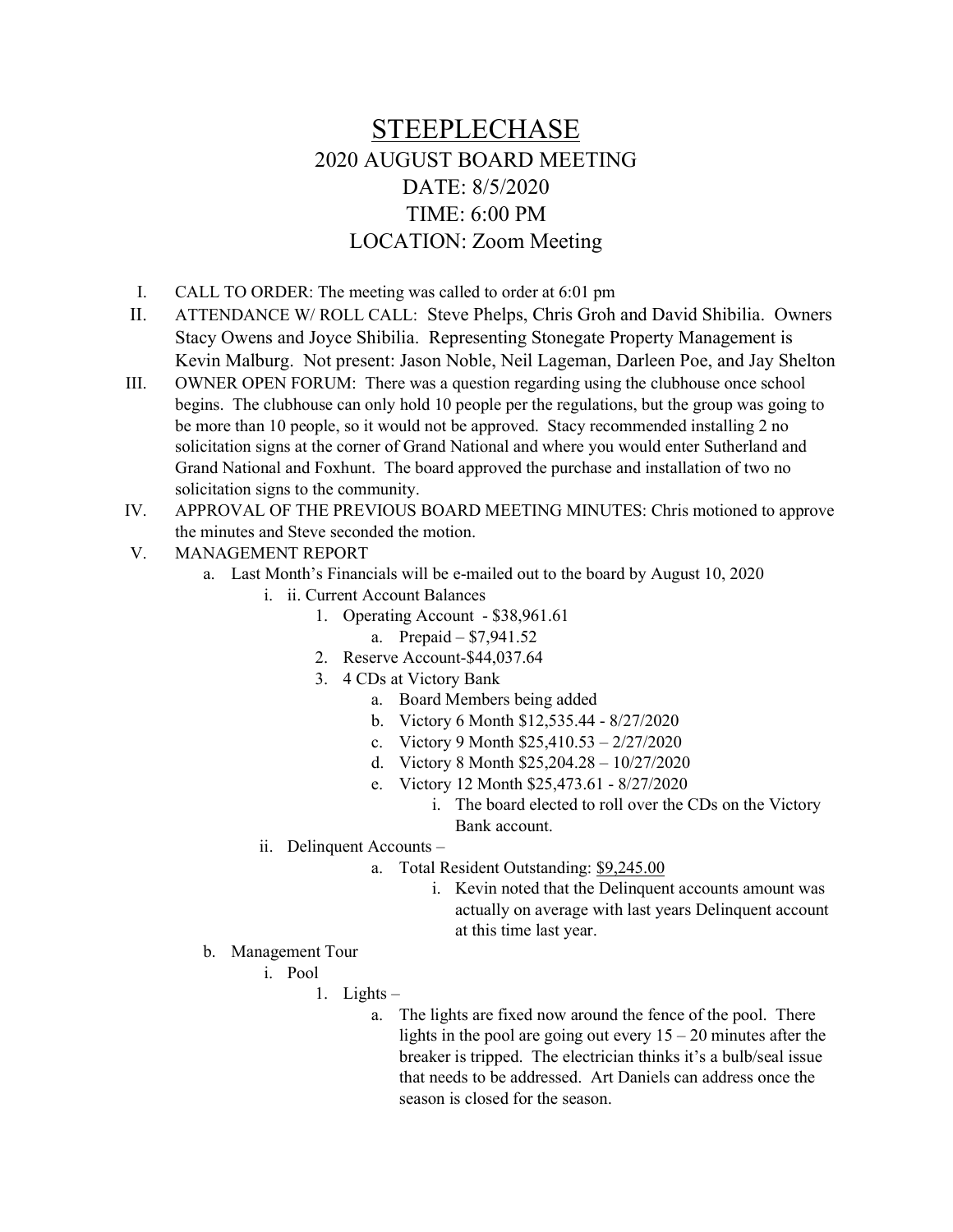- 2. Bouy Rope
	- a. The replacement Bouy rope is now in the pool and there is a back up available now in the pool storage room.
- 3. Overall Care
	- a. Kevin shared that he hasn't been super impressed with Art Daniels this year. He spent over an hour one day going through and filling bottles, putting out sanitizer, updating logs and removing items not allowed at the pool to bring the pool up to compliance the last time he had been out at the pool.
- 4. Concrete Pool Repairs
	- a. Kevin has a meeting at the end of the month with one company. Currently, installation for pools are now moving out to 2022 and as more and more people in the area are wanting to get a pool installed at their home it's making it challenging to find companies that want to set time aside to check and do some repairs when they can be setting up appointments to put in pools.
- 5. Clubhouse
	- a. Kevin has been working to restock the paper supplies out at Steeplechase. Kevin asked the board about the clubhouse and if they wanted to communicate a longer period of time out to the community regarding the clubhouse not being available? The board elected to continue doing the clubhouse month to month on not being available for rental. Right now, the clubhouse website will not allow people to sign up for future dates until things are lifted.
- ii. Violations Sheet
	- 1. Kevin shared with the board the violations sheet. Going through the community last week on Monday there were only 14 trash cans that were out at that time. While people may put them out sooner or take their time putting them back, there does seem to be a decrease in the number of violations relating to trash cans being out. Kevin noted that there were a couple of unapproved enclosures the community that the board needed to get improvement applications from. Stacey Owens noted that she thought enclosures were not allowed based on the last meeting she had been too. She asked what were the specifications? Kevin noted the guidelines he had been providing to owners that asked about putting in an enclosure. Stacy noted that guidelines were not helpful and didn't provide clarity, but the community really needed something specified as to what is allowed for an enclosure so if an owner wants to install one they can and know how to prepare for it. The board discussed this and decided that they could meet the following week to discuss setting something in writing for enclosures.
- iii. Maintenance Sheet
	- 1. Kevin went over the maintenance sheet and noted that the door for the gym getting replaced is on track again as the company is producing doors again. Kevin has a map attached and was asking the board as to where they wanted the benches to go around the retention basin. The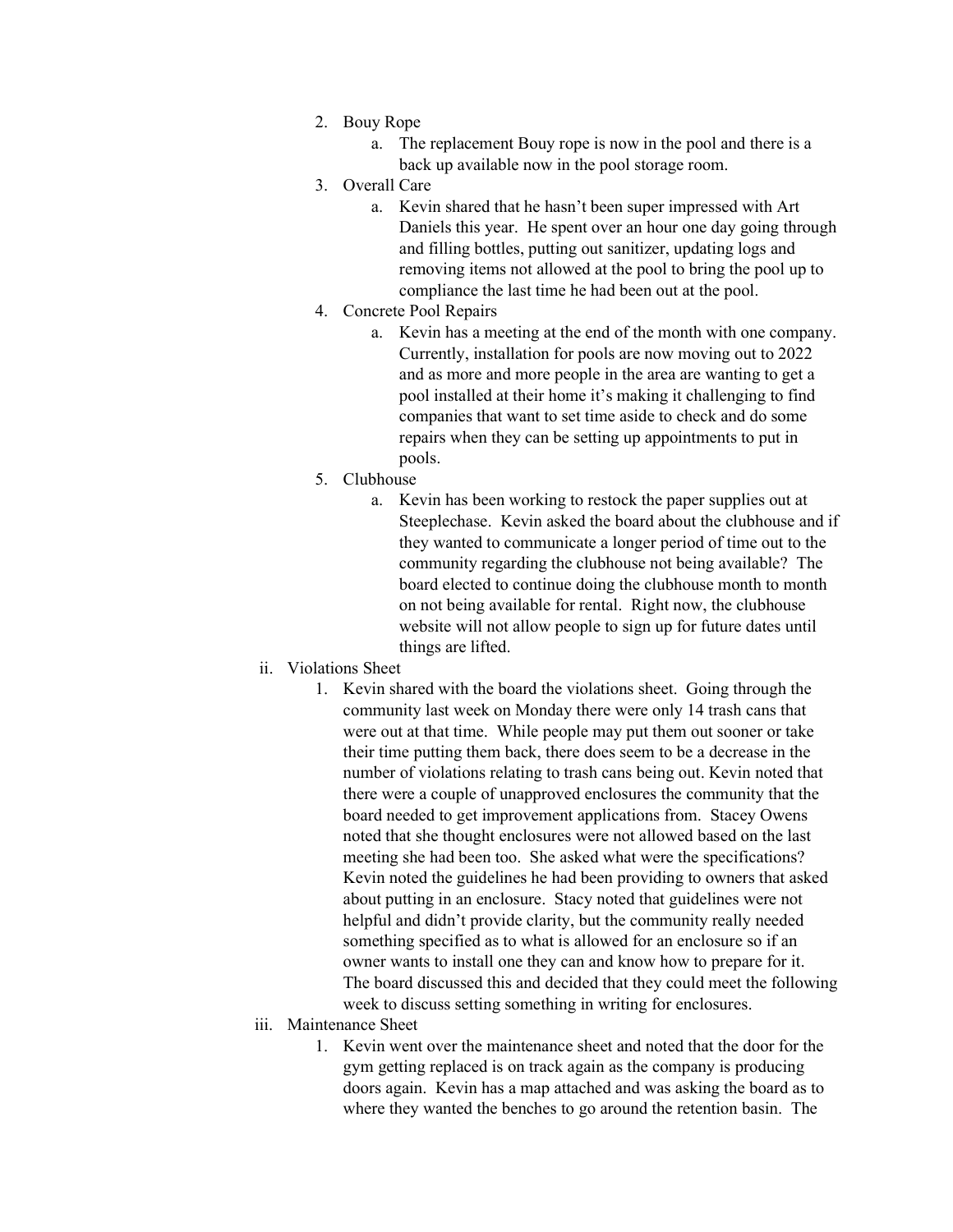board is also going to talk about locations for where the picnic tables and benches should go around the retention basin and in the community at their meeting the following week.

## VI. OLD BUSINESS:

- a. Monument Entry Walls
	- i. The board tabled all discussion to the executive session.
- b. Pool Repairs
	- i. Kevin noted that he discussed this in the management section earlier.
- c. Pool Replacement
	- i. Kevin reached out regarding getting a loan for a pool replacement. The one bank that specializes in loans requires that there be 100k set aside that the bank holds onto. Unless the CDs were liquidated and more from the reserve was used for that 100k, there wouldn't be much money set aside for the repairs that were needed under reserve work.
	- ii. Under the documents require that any loan over a year and would be in more than \$200 per homeowner would require a community vote. Looking at financing it would increase the HOA fees by  $$40 - $60$  a year for  $10 - 15$  years.
	- iii. There is a third option where someone finds a bank that would be willing to take on the loan, but the rates would be higher and there is a finder's fee.
	- iv. Kevin told the board that without \$100k to provide for the bank, the loan seemed challenging. They would also need the interest of the community to move forward with something like building a new swimming pool and from a previous survey asking the community there had been a mixed interest. The board said at this time to wait on moving further forward in the process.
- d. Sediment Quotes
	- i. Lake Doctors
		- 1. Kevin had reached out to the Lake Doctors regarding any Civil Engineers that they would recommend. Matt with Lake Doctors said they had someone on staff that his not an engineer but has a certificate in dealing with matters like this and did some similar work at another association this past year. He said they would look at the retention basin and work something up along with get a reference from the previous HOA.
	- ii. Civil Engineers
		- 1. Kevin had reached out to one Civil Engineering group online and specified the need of the Steeplechase community but had not received any communication back.
- e. Enclosures
	- i. Kevin noted that these were having standards set at the meeting the following week.
- f. Rip rap on Grand National
	- i. Rip rap was installed along Grand National. There was one spot that looked like it could use a little more rip rap, but most of the areas looked good.
- g. Clubhouse
	- i. Kevin asked the board about reaching out to the community and recommunicating the clubhouse is closed at this time. The board agreed that it would be a good idea to communicate that to the community.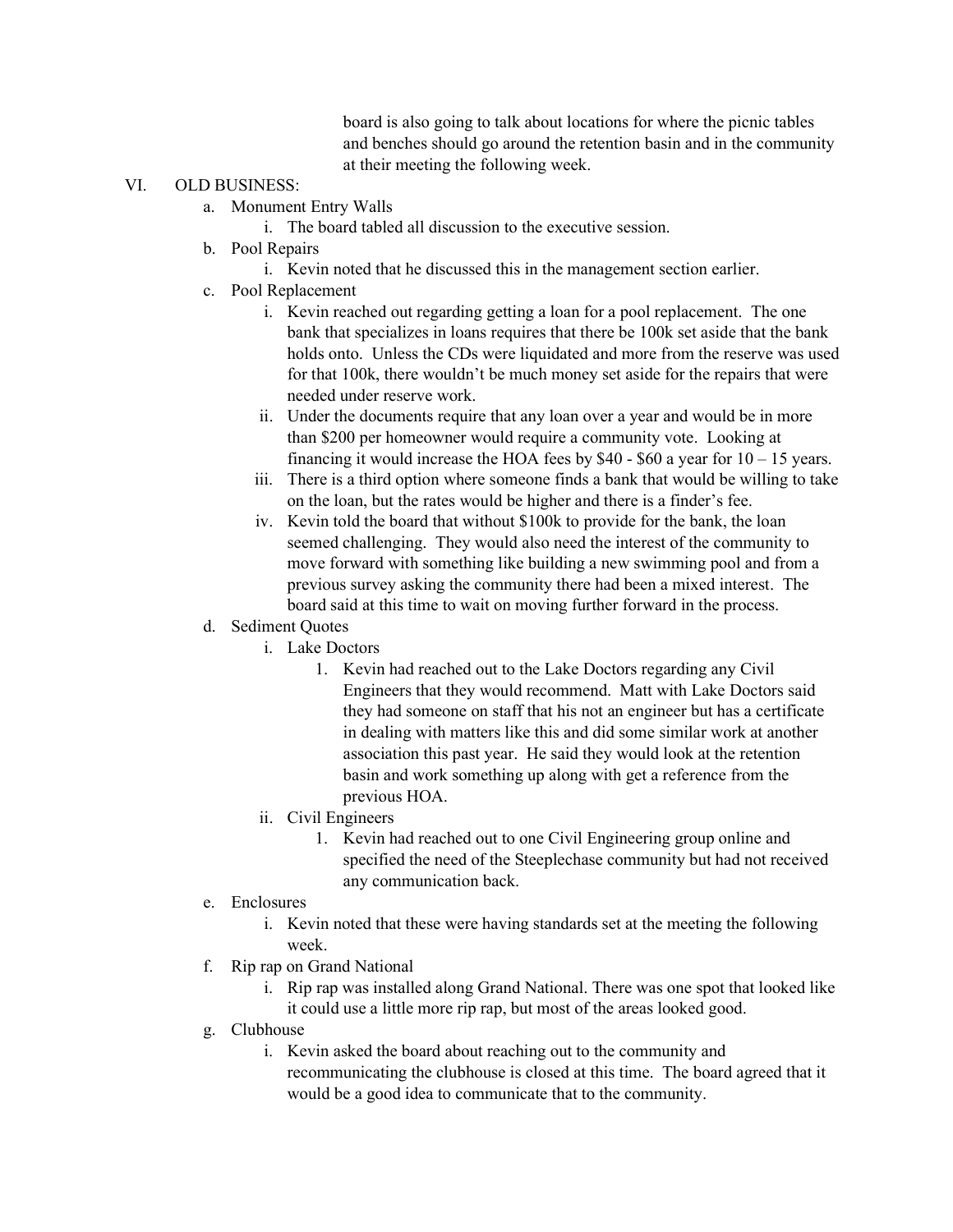- h. Pool Closing
	- i. Kevin noted that the community was about a month out from Labor Day when the pool is set to close. The board had commented in the past regarding keeping the pool open past Labor Day. The board discussed the options and stated that at this time they'd like the pool to stay open until the end of September. If the weather starts too cool off they can request that the pool then be closed.
- i. Annual Meeting
	- i. The way annual meetings are being held at least in Ohio is in person. Essential the Ohio Code requires they be in person according to Kaman and Cusimano. Kentucky is a little more relaxed in their stance when it comes to Annual meetings, but there is not a lot of great guidance on what to do. Kevin recommend the board get Jeff's opinion on holding an annual meeting and what would be allowed and what would not be allowed. The board agreed that it might be the best option at this point in asking Jeff for his legal advice on how to proceed with an annual meeting.
- j. Other Old business
	- i. There was no other old business at this time.
- VII. NEW BUSINESS:
	- a. Grass around retention basin
		- i. A homeowner requested that the weeds along the retention basin be cut back each time the common area is cut. Kevin noted that if it was done for one homeowner it really needed to be completed for the entire retention basin for all homeowners. There would be an increase in the contract price for the common areas. Spraying for the weeds in these areas is challenging because you are going to have run off into the lake. Outside of pulling the weeds you are going to have an effect on the lakes. The board discussed and decided that they were not going to increase the cost of the common area contract.
	- b. Santa Claus/Winter Clubhouse Event
		- i. Kevin had reached out regarding Santa Clause at the clubhouse and this coming year they have decided not to hold any events due to COVID. It's still early, so there is likely going to be some creative ways that people are going to have events with Santa, so Kevin said he'll keep his ears open for a way that a celebration of some sort could occur.
	- c. Lights Invoice
		- i. Kevin noted that with the pool there were a series of issues that the electrician had to address to get the lights working. There was no junction box that they could find to fix. There ended up being a short in one of the lights around the box. Upon inspection of the electrical box some of the wiring needed to be rewired. There were also a couple lights near the restrooms that were not working on the exterior. The pool lights inside the pool were not working. The invoice was \$2,450 for the repairs. Kevin asked the board if it was alright to proceed with paying the invoice and the board approved the payment of the invoice.
- VIII. NEXT MEETING: Tentatively September 2nd, 2020
- IX. ADJOURNMENT: The meeting adjourned at 6:44 pm